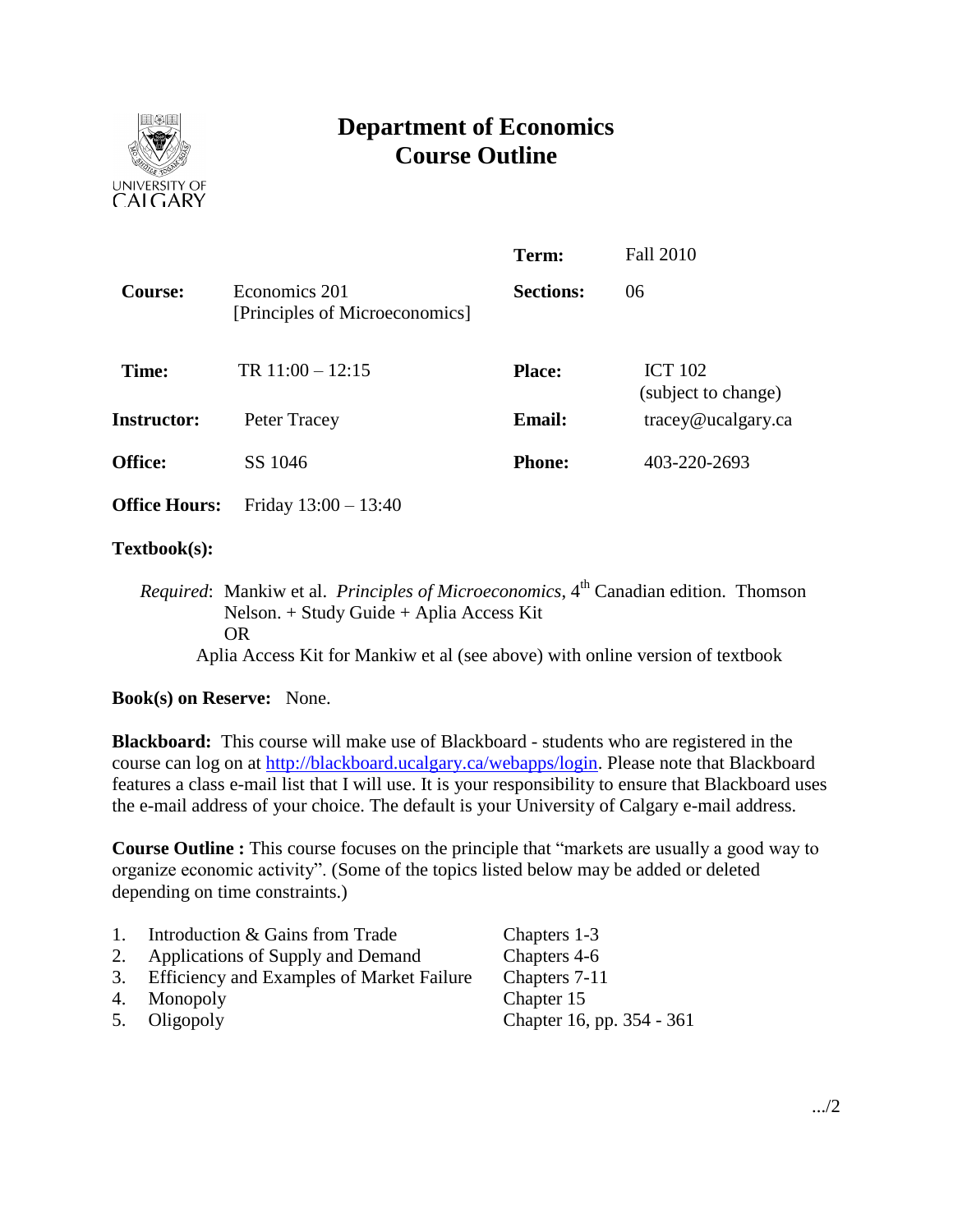### **Grade Determination and Final Examination Details:**

| 6 assignments (using Aplia), of which the 5 best will count | <b>20 %</b> |
|-------------------------------------------------------------|-------------|
| Midterm Examination: Thursday, October 7, 2010              | 30%         |
| Final Examination                                           | 50%         |

### Assignments:

- 1. In order to complete assignments in this course, you will be required to access the Aplia website at [http://econ.aplia.com.](http://econ.aplia.com/) Please register on the website within the first week of classes.
- 2. Due dates for the assignments will be announced on the Aplia site during the first week of the semester.
- 3. Course material dealing with a particular assignment will typically be covered in class at least four days before the assignment is due; thus, assignments can be completed at any time up to and including the due date. Only the best five assignments will count towards your final mark. Given these factors, only situations where someone can document illness or domestic affliction for an extended period (i.e., the entire 4 days prior to the due date) would possibly warrant shifting the assignment weight to the final exam. Furthermore, technical problems can be expected to occur sometimes with computer systems and internet availability, so it may be a good idea to not wait until the last minute to submit your assignment. Technical problems will typically not justify shifting the assignment weight to the final exam.
- 4. Using Aplia, you will be able to complete practice problem sets prior to each assignment. In the practice problem sets, you will obtain immediate feedback as to whether you have answered a question correctly. In many cases you will be provided with an explanation if you have not answered correctly. Your results in the practice problem sets are not counted or reported to the instructor. It is strongly recommended that you do the practice problems related to a particular assignment prior to completing the assignments.
- 5. Emails regarding Aplia should be directed towards the providers of Aplia, or to the teaching assistants (TAs), who will be assigned to this course.

#### Examinations*:*

- 1. Examinations will consist of multiple choice questions.
- 2. The midterm examination will be held during the lecture time. **The exam must be completed during the specified time. Extra time will not be given for any reason.**
- 3. The final examination will last for two hours and will be scheduled by the Registrar. **The exam must be completed during the specified time. Extra time will not be given for any reason.**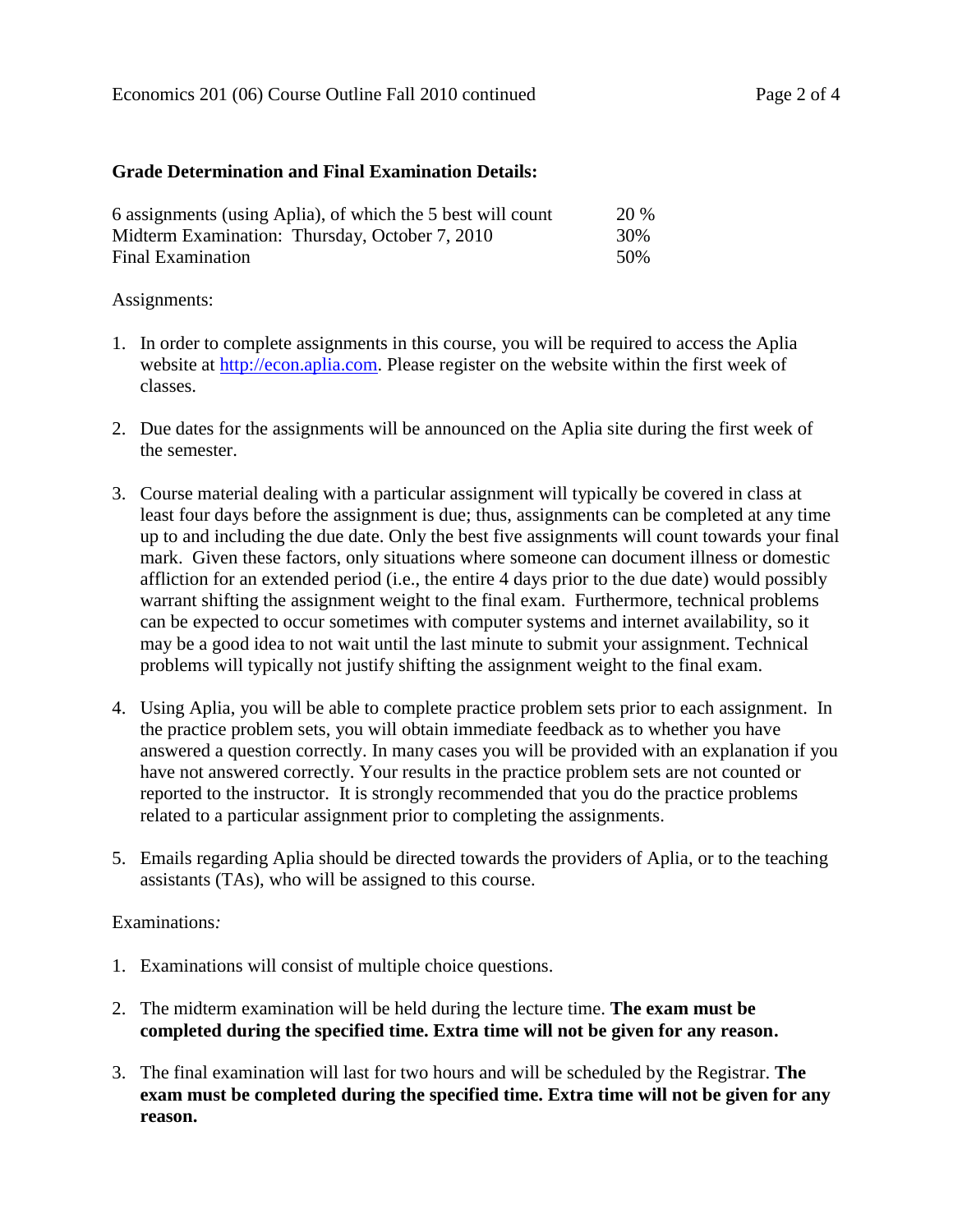…/3

## 4. The use of a non-programmable calculator during tests and examinations is permitted. **The use of graphing calculators, cell phones, and computers is not permitted.**

Assignments, the midterm exam, and the final exam are marked on a numerical (percentage) basis and then converted to letter grades. The course grade is then calculated using the weights indicated above. As a guide to determining standing, these letter grade equivalences will generally apply:

| $A+ 97-100 B$           | $79 - 83$ C- | 62 - 66   |
|-------------------------|--------------|-----------|
| A $92-96$ B- $76-78$ D+ |              | 57 - 61   |
| A- $89-91$ C+ $73-75$ D |              | $50 - 56$ |
| $B+ 84-88$ C 67 - 72 F  |              | $0 - 49$  |

## **Notes:**

- 1. Students should be aware that no "make-up" midterms will be given. Any student who finds it necessary to miss the midterm must notify the instructor in advance and produce a valid medical certificate or other required documentation in order to have the weighting adjusted. This adjustment will result in the final exam counting for 80% of the final grade and the Aplia assignments counting for 20% of the final grade. Note that deferred final examinations may contain short/long answer questions. Also, deferred final examinations do not have to cover the same material or have the same format as the regular final examination.
- 2. Examinations will not be given prior to the scheduled date.
- 3. Students should be aware of the academic regulations outlined in The University of Calgary Calendar.
- 4. Students seeking reappraisal of a piece of graded term work should discuss their work with the instructor *within* 15 days of the work being returned to class. However, the earliest that grades will be discussed will be two days after the return of an assignment or examination.
- 5. Students will be responsible for all material listed on the course outline, regardless of whether or not the material has been covered in class, unless the instructor notifies the class that the material will not be covered.
- 6. Please note that the following types of emails will receive no response: emails not addressed to anyone in particular; emails where the recipient's name is not spelled correctly; anonymous emails; emails which do not specify the course and section in which you are registered; and, emails involving questions that are specifically addressed on the course outline.
- 7. It is the student's responsibility to request academic accommodations. If you are a student with a documented disability who may require academic accommodation and have not registered with the Disability Resource Centre, please contact their office at 220-8237. Students who have not registered with the Disability Resource Centre are not eligible for formal academic accommodation. **You are also required to discuss your needs with your instructor no later than fourteen (14) days after the start of this course.**